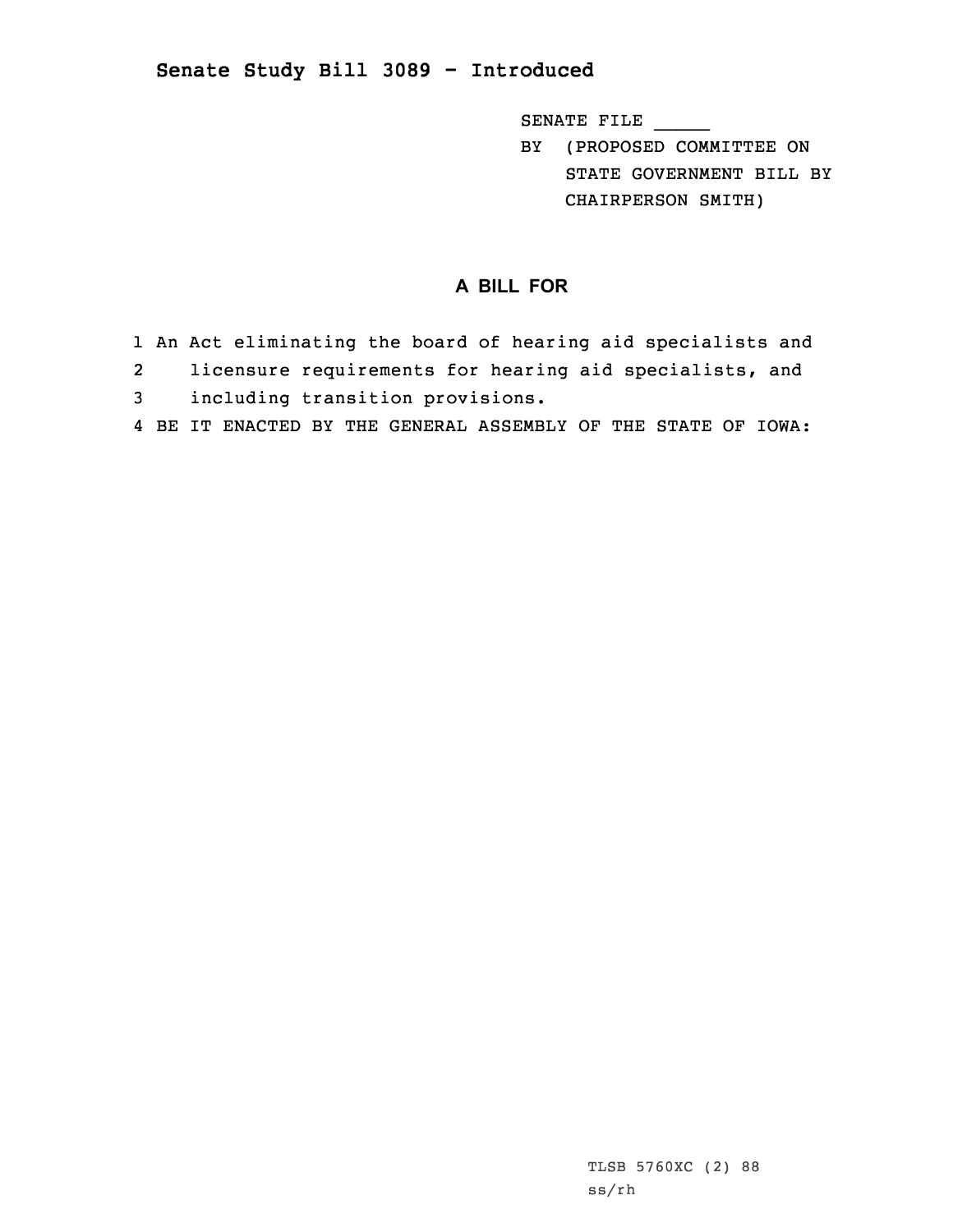1Section 1. Section 147.1, subsections 3 and 6, Code 2020, 2 are amended to read as follows:

 3. *"Licensed"* or *"certified"*, when applied to <sup>a</sup> physician and surgeon, podiatric physician, osteopathic physician and surgeon, genetic counselor, physician assistant, psychologist, chiropractor, nurse, dentist, dental hygienist, dental assistant, optometrist, speech pathologist, audiologist, pharmacist, physical therapist, physical therapist assistant, occupational therapist, occupational therapy assistant, orthotist, prosthetist, pedorthist, respiratory care practitioner, practitioner of cosmetology arts and sciences, practitioner of barbering, funeral director, dietitian, behavior analyst, assistant behavior analyst, marital and family therapist, mental health counselor, respiratory care and polysomnography practitioner, polysomnographic technologist, social worker, massage therapist, athletic 17 trainer, acupuncturist, nursing home administrator, hearing 18 aid specialist, or sign language interpreter or transliterator means <sup>a</sup> person licensed under this subtitle.

 6. *"Profession"* means medicine and surgery, podiatry, osteopathic medicine and surgery, genetic counseling, practice as <sup>a</sup> physician assistant, psychology, chiropractic, nursing, dentistry, dental hygiene, dental assisting, optometry, speech pathology, audiology, pharmacy, physical therapy, physical therapist assisting, occupational therapy, occupational therapy assisting, respiratory care, cosmetology arts and sciences, barbering, mortuary science, applied behavior analysis, marital and family therapy, mental health counseling, polysomnography, social work, dietetics, massage therapy, athletic training, 30 acupuncture, nursing home administration, practice as a hearing 31 aid specialist, sign language interpreting or transliterating, orthotics, prosthetics, or pedorthics.

33 Sec. 2. Section 147.2, subsection 1, Code 2020, is amended 34 to read as follows:

35 1. <sup>A</sup> person shall not engage in the practice of medicine

-1-

LSB 5760XC (2) 88  $ss/rh$   $1/5$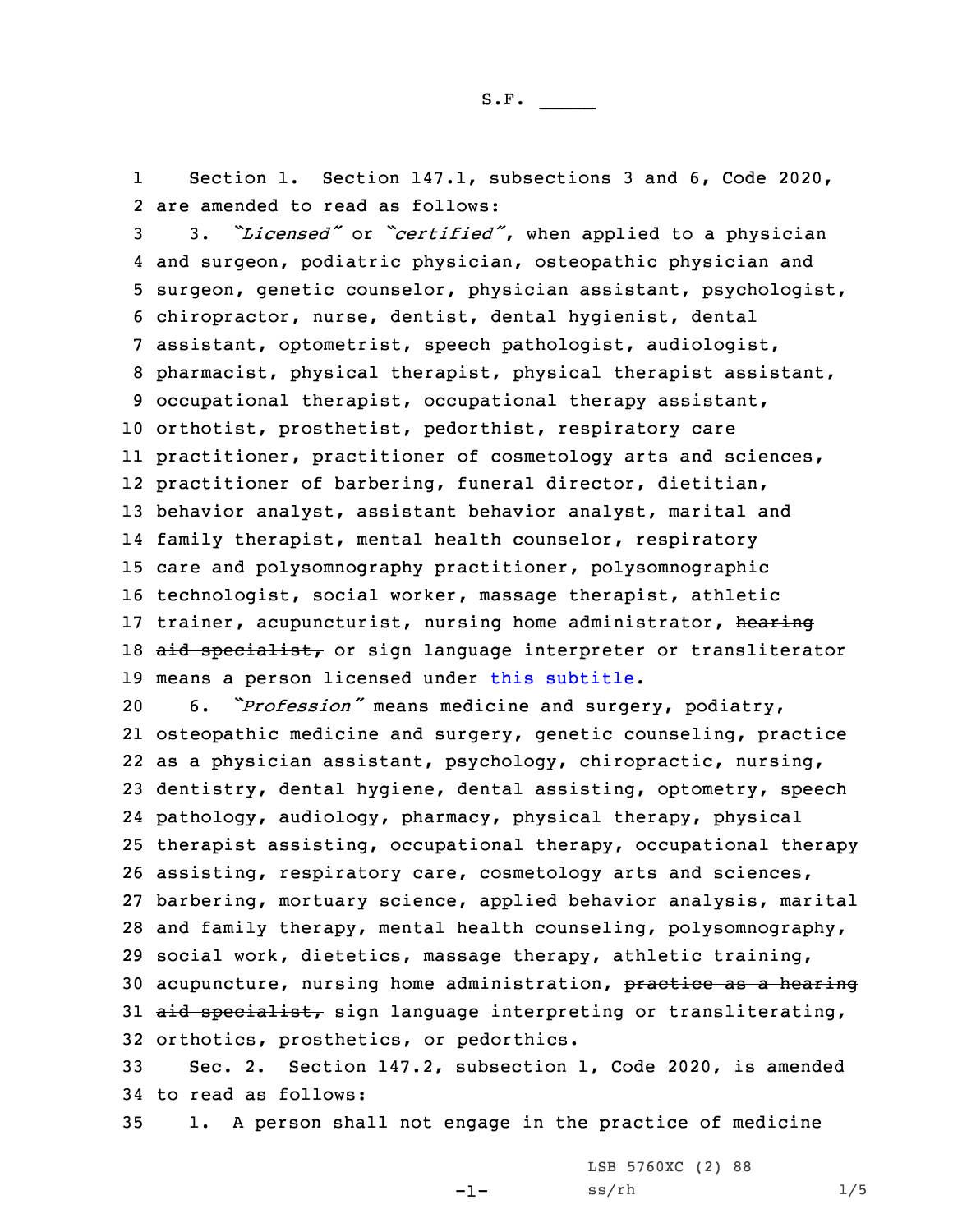1 and surgery, podiatry, osteopathic medicine and surgery, genetic counseling, psychology, chiropractic, physical therapy, physical therapist assisting, nursing, dentistry, dental hygiene, dental assisting, optometry, speech pathology, audiology, occupational therapy, occupational therapy assisting, orthotics, prosthetics, pedorthics, respiratory care, pharmacy, cosmetology arts and sciences, barbering, social work, dietetics, applied behavior analysis, marital and family therapy or mental health counseling, massage therapy, mortuary science, polysomnography, athletic training, acupuncture, nursing home administration, or sign language interpreting or transliterating, or shall not practice as <sup>a</sup> 13 physician assistant or a hearing aid specialist, unless the person has obtained <sup>a</sup> license for that purpose from the board for the profession. Sec. 3. Section 147.13, subsection 22, Code 2020, is amended

17 by striking the subsection. 18 Sec. 4. Section 147.14, subsection 1, paragraph v, Code 19 2020, is amended by striking the paragraph.

20 Sec. 5. Section 154F.2, subsection 1, paragraph b, Code 21 2020, is amended by striking the paragraph.

22 Sec. 6. Section 154F.2, subsection 2, Code 2020, is amended 23 to read as follows:

24 2. <sup>A</sup> person exempted from the provisions of this [chapter](https://www.legis.iowa.gov/docs/code/2020/154F.pdf) by this section shall not use the title "speech pathologist" or "audiologist" or any title or device indicating or representing in any manner that the person is <sup>a</sup> speech pathologist or is 28 an audiologist; provided, a hearing aid specialist licensed 29 under [chapter](https://www.legis.iowa.gov/docs/code/2020/154A.pdf) 154A may use the title "certified hearing aid audiologist" when granted by the national hearing aid 31 society; and provided, persons who meet the requirements of section 154F.3, [subsection](https://www.legis.iowa.gov/docs/code/2020/154F.3.pdf) 1, who are certified by the department of education as speech clinicians may use the title "speech pathologist" and persons who meet the requirements of section 154F.3, [subsection](https://www.legis.iowa.gov/docs/code/2020/154F.3.pdf) 2, who are certified by the

LSB 5760XC (2) 88

 $-2-$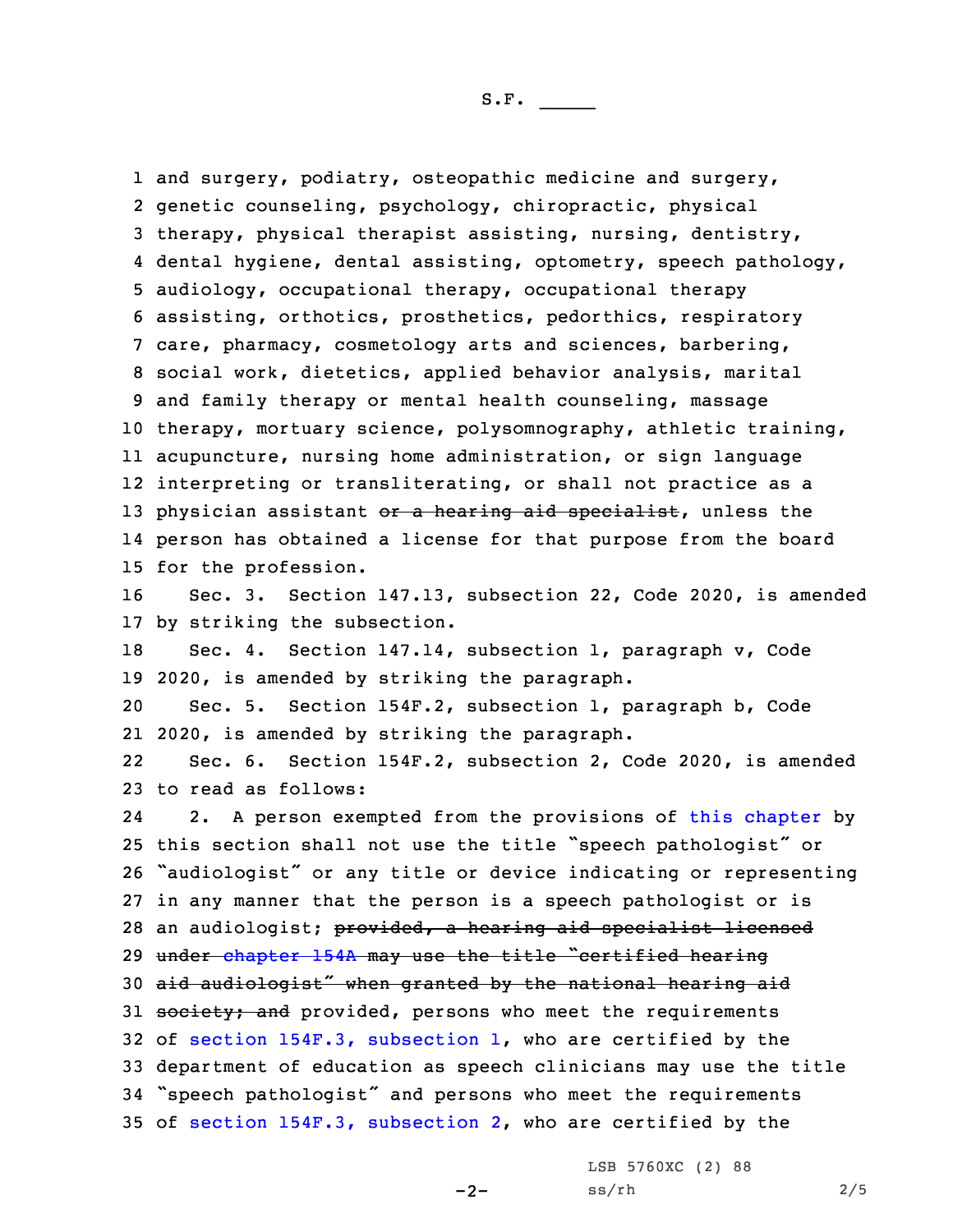1 department of education as hearing clinicians may use the

2 title "audiologist", while acting within the scope of their 3 employment.

4 Sec. 7. Section 216E.7, Code 2020, is amended to read as 5 follows:

6 **216E.7 Exemptions.**

 This chapter does not apply to <sup>a</sup> hearing aid sold, leased, or transferred to <sup>a</sup> consumer by an audiologist licensed under 9 chapter 154F, or a hearing aid specialist licensed under [chapter](https://www.legis.iowa.gov/docs/code/2020/154A.pdf) 154A, if the audiologist or specialist provides either an express warranty for the hearing aid or provides for service and replacement of the hearing aid.

13 Sec. 8. Section 272C.1, subsection 6, paragraph v, Code 14 2020, is amended by striking the paragraph.

15 Sec. 9. Section 272C.3, subsection 2, paragraph a, Code 16 2020, is amended to read as follows:

 *a.* Revoke <sup>a</sup> license, or suspend <sup>a</sup> license either until further order of the board or for <sup>a</sup> specified period, upon any of the grounds specified in section [100D.5](https://www.legis.iowa.gov/docs/code/2020/100D.5.pdf), [105.22](https://www.legis.iowa.gov/docs/code/2020/105.22.pdf), [147.55](https://www.legis.iowa.gov/docs/code/2020/147.55.pdf), 148.6, [148B.7](https://www.legis.iowa.gov/docs/code/2020/148B.7.pdf), [152.10](https://www.legis.iowa.gov/docs/code/2020/152.10.pdf), [153.34](https://www.legis.iowa.gov/docs/code/2020/153.34.pdf), [154A.24](https://www.legis.iowa.gov/docs/code/2020/154A.24.pdf), [169.13](https://www.legis.iowa.gov/docs/code/2020/169.13.pdf), [455B.219](https://www.legis.iowa.gov/docs/code/2020/455B.219.pdf), 542.10, [542B.21](https://www.legis.iowa.gov/docs/code/2020/542B.21.pdf), [543B.29](https://www.legis.iowa.gov/docs/code/2020/543B.29.pdf), [544A.13](https://www.legis.iowa.gov/docs/code/2020/544A.13.pdf), [544B.15](https://www.legis.iowa.gov/docs/code/2020/544B.15.pdf), or [602.3203](https://www.legis.iowa.gov/docs/code/2020/602.3203.pdf) or chapter 151 or [155](https://www.legis.iowa.gov/docs/code/2020/155.pdf), as applicable, or upon any other grounds specifically provided for in this [chapter](https://www.legis.iowa.gov/docs/code/2020/272C.pdf) for revocation of the license of <sup>a</sup> licensee subject to the jurisdiction of that board, or upon failure of the licensee to comply with <sup>a</sup> decision of the board imposing licensee discipline.

27 Sec. 10. Section 272C.4, subsection 6, Code 2020, is amended 28 to read as follows:

 6. Define by rule acts or omissions that are grounds for revocation or suspension of <sup>a</sup> license under [section](https://www.legis.iowa.gov/docs/code/2020/100D.5.pdf) 100D.5, 105.22, [147.55](https://www.legis.iowa.gov/docs/code/2020/147.55.pdf), [148.6](https://www.legis.iowa.gov/docs/code/2020/148.6.pdf), [148B.7](https://www.legis.iowa.gov/docs/code/2020/148B.7.pdf), [152.10](https://www.legis.iowa.gov/docs/code/2020/152.10.pdf), [153.34](https://www.legis.iowa.gov/docs/code/2020/153.34.pdf), [154A.24](https://www.legis.iowa.gov/docs/code/2020/154A.24.pdf), [169.13](https://www.legis.iowa.gov/docs/code/2020/169.13.pdf), 455B.219, [542.10](https://www.legis.iowa.gov/docs/code/2020/542.10.pdf), [542B.21](https://www.legis.iowa.gov/docs/code/2020/542B.21.pdf), [543B.29](https://www.legis.iowa.gov/docs/code/2020/543B.29.pdf), [544A.13](https://www.legis.iowa.gov/docs/code/2020/544A.13.pdf), [544B.15](https://www.legis.iowa.gov/docs/code/2020/544B.15.pdf), or 602.3203 or [chapter](https://www.legis.iowa.gov/docs/code/2020/151.pdf) 151 or [155](https://www.legis.iowa.gov/docs/code/2020/155.pdf), as applicable, and to define by rule acts or omissions that constitute negligence, careless acts, or omissions within the meaning of section 272C.3,

-3-

LSB 5760XC (2) 88  $ss/rh$   $3/5$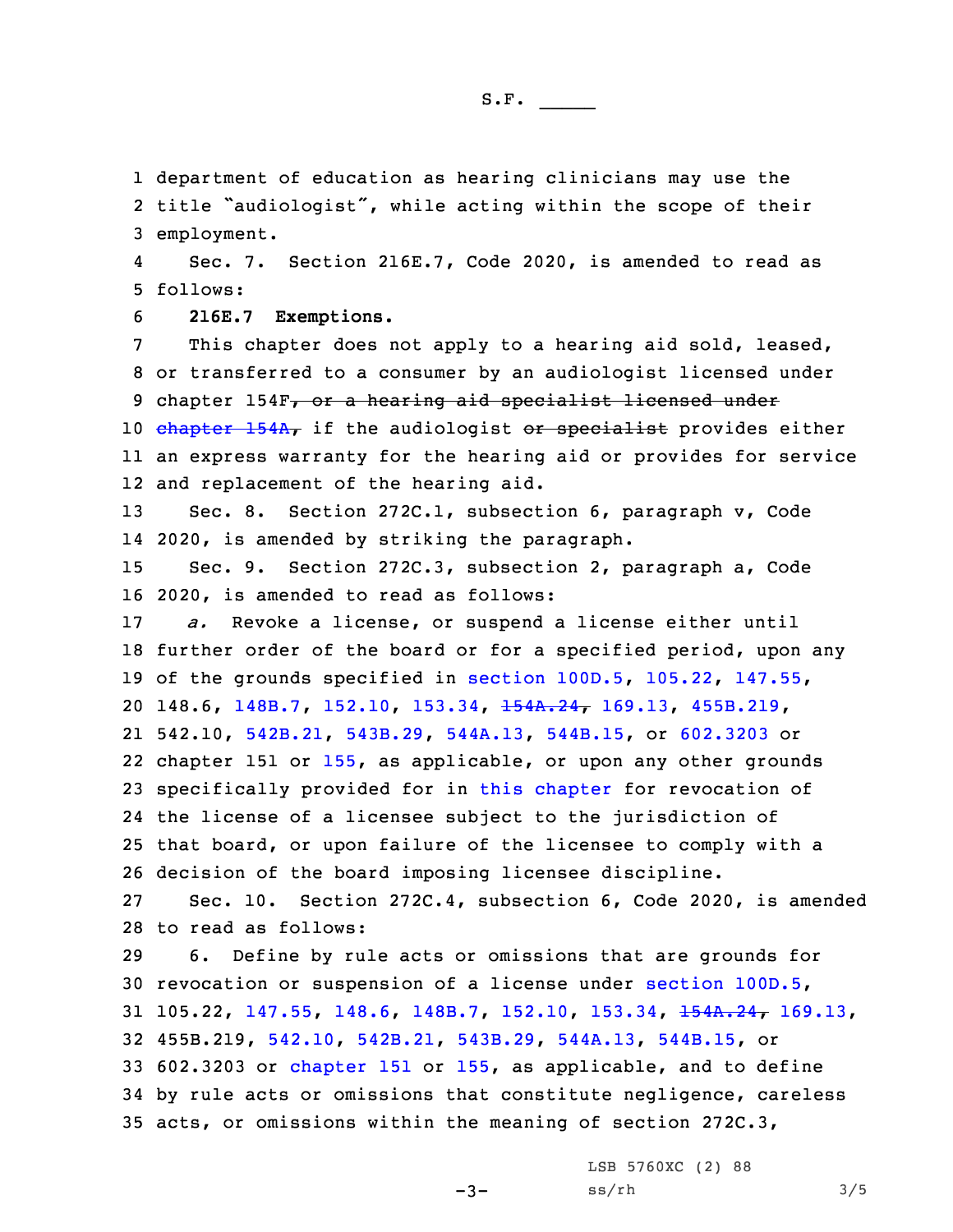subsection 2, paragraph *"b"*, which licensees are required to report to the board pursuant to section 272C.9, [subsection](https://www.legis.iowa.gov/docs/code/2020/272C.9.pdf) 2. Sec. 11. Section 272C.5, subsection 2, paragraph c, Code 2020, is amended to read as follows: *c.* Shall state whether the procedures are an alternative to or an addition to the procedures stated in [sections](https://www.legis.iowa.gov/docs/code/2020/100D.5.pdf) 100D.5, 105.23, [105.24](https://www.legis.iowa.gov/docs/code/2020/105.24.pdf), 148.6 [through](https://www.legis.iowa.gov/docs/code/2020/148.6.pdf) 148.9, [152.10](https://www.legis.iowa.gov/docs/code/2020/152.10.pdf), [152.11](https://www.legis.iowa.gov/docs/code/2020/152.11.pdf), [153.33](https://www.legis.iowa.gov/docs/code/2020/153.33.pdf), [154A.23](https://www.legis.iowa.gov/docs/code/2020/154A.23.pdf), [542.11](https://www.legis.iowa.gov/docs/code/2020/542.11.pdf), [542B.22](https://www.legis.iowa.gov/docs/code/2020/542B.22.pdf), [543B.35](https://www.legis.iowa.gov/docs/code/2020/543B.35.pdf), [543B.36](https://www.legis.iowa.gov/docs/code/2020/543B.36.pdf), and [544B.16](https://www.legis.iowa.gov/docs/code/2020/544B.16.pdf). Sec. 12. Section 272C.6, subsection 6, paragraph a, unnumbered paragraph 1, Code 2020, is amended to read as 11 follows: 12A board created pursuant to [chapter](https://www.legis.iowa.gov/docs/code/2020/147.pdf)  $147$ ,  $154A$ ,  $155$ ,  $169$ ,  $542$ , 542B, [543B](https://www.legis.iowa.gov/docs/code/2020/543B.pdf), [543D](https://www.legis.iowa.gov/docs/code/2020/543D.pdf), [544A](https://www.legis.iowa.gov/docs/code/2020/544A.pdf), or [544B](https://www.legis.iowa.gov/docs/code/2020/544B.pdf) may charge <sup>a</sup> fee not to exceed seventy-five dollars for conducting <sup>a</sup> disciplinary hearing pursuant to this [chapter](https://www.legis.iowa.gov/docs/code/2020/272C.pdf) which results in disciplinary action taken against the licensee by the board, and in addition to the fee, may recover from <sup>a</sup> licensee the costs for the following procedures and associated personnel: Sec. 13. Section 272C.6, subsection 6, paragraph a, subparagraph (4), Code 2020, is amended to read as follows: 21 (4) Medical examination fees incurred relating to <sup>a</sup> person 22 licensed under [chapter](https://www.legis.iowa.gov/docs/code/2020/147.pdf) 147, <del>[154A](https://www.legis.iowa.gov/docs/code/2020/154A.pdf),</del> [155](https://www.legis.iowa.gov/docs/code/2020/155.pdf), or [169](https://www.legis.iowa.gov/docs/code/2020/169.pdf). Sec. 14. REPEAL. Chapter 154A, Code 2020, is repealed. 24 Sec. 15. TRANSITION PROVISIONS. 1. All moneys in <sup>a</sup> dedicated fund of the board of hearing aid specialists shall be transferred to the general fund of the state on the effective date of this Act. 2. The property and records in the custody of the board of hearing aid specialists shall be transferred to the department of administrative services on the effective date of this Act. 3. Any cause or action, claim, or obligation against the board of hearing aid specialists in existence on the effective date of this Act shall not be affected as <sup>a</sup> result of this Act. 4. An administrative hearing or court proceeding arising out of an enforcement action under chapter 154A or related

 $-4-$ 

LSB 5760XC (2) 88  $ss/rh$  4/5